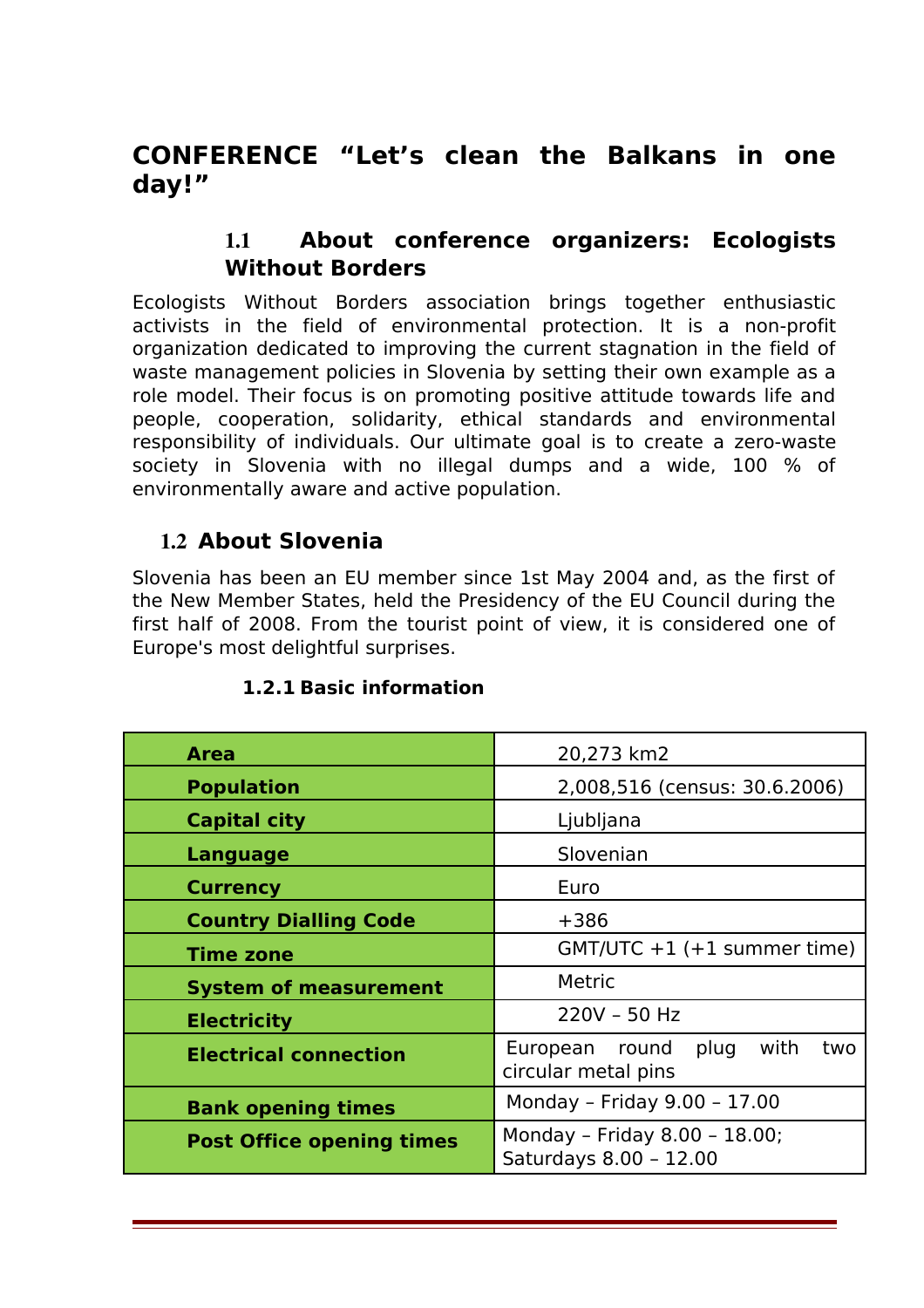### **1.2.2 About Rimske Toplice**

**Rimske Toplice** ("Roman Spas" in Slovenian) is a settlement in the [Laško](http://en.wikipedia.org/wiki/La%C5%A1ko) [municipality](http://en.wikipedia.org/wiki/Municipality) in eastern [Slovenia.](http://en.wikipedia.org/wiki/Slovenia) It lies on the right bank of the river [Savinja](http://en.wikipedia.org/wiki/Savinja) on the road from [Celje](http://en.wikipedia.org/wiki/Celje) to [Ljubljana](http://en.wikipedia.org/wiki/Ljubljana) via [Zidani Most.](http://en.wikipedia.org/wiki/Zidani_Most) The location of Rimske Toplice is surrounded by wooded slopes of the nearby mountains, providing shelter against wind and summer heat and supporting rich vegetation of exotic plants from all over the world. These include giant sequoias, Canadian hemlocks, Japanese hloes, cypresses and Californian cedars. The town is also the birthplace of the Slovenian poet [Anton Aškerc.](http://en.wikipedia.org/wiki/Anton_A%C5%A1kerc)



### 1.3 **Hotel location**

Rimske Terme is a spa hotel rebuilt 2010, set in the picturesque valley of Rimske Toplice along the river Savinja, surrounded by lush forests and mountains.

### **ADDRESS:**

Rimske Terme d.o.o.

Toplice 10

SI -3272 Rimske Toplice

Slovenia

T +386 3 574 20 00

 $F + 386$  3 734 63 12

E [info@rimske-terme.si](mailto:info@rimske-terme.si)

I [www.rimske-terme.si](http://www.rimske-terme.si/)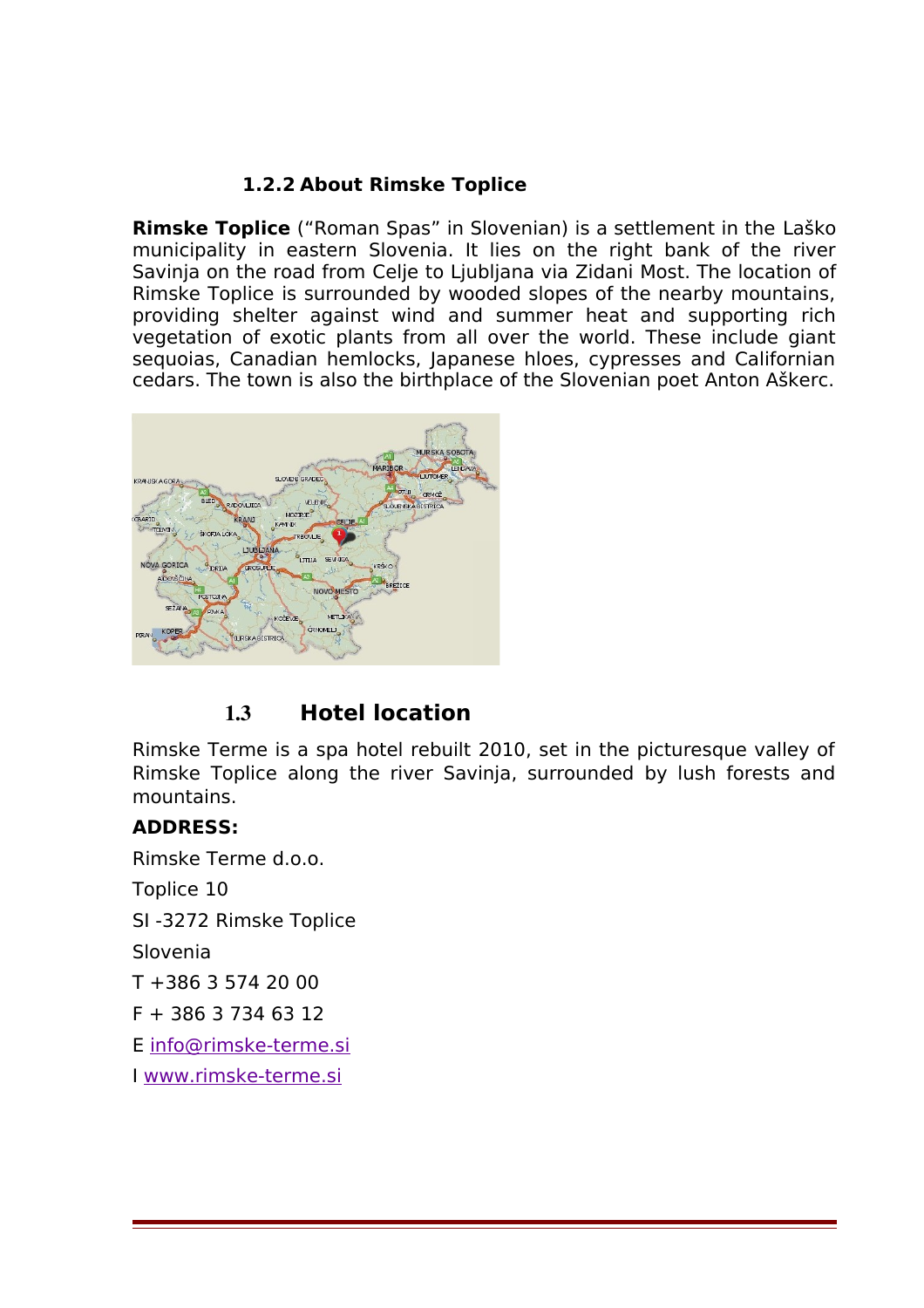## 1.4 **Registration**

All participants are invited to confirm their participation at the conference via e-mail. Please contact Ecologists Without Borders for more information. On their arrival to Slovenia, the registration will be carried out in the hotel venue.

## 1.5 **Working language at the conference**

All presentations and discussions will be held in English. All conference materials and correspondence will be provided in English. Translation in other languages will not be provided.

### 1.6 **Visa and travel documents**

All participants should check with their embassy or travel agent on visa and health requirements for Slovenia. Please note that Slovenia is part of the Schengen area. Obtaining a visa may take a long time, so start the procedure as soon as possible. Upon request we can provide you with a letter of guarantee to present to the authorities when you apply for your visa.

You can find more information concerning visa at this address, just select your country: **<http://www.mzz.gov.si/index.php?id=504&L=1>**

## 1.7 **Insurance**

Please ensure that your own insurance covers you adequately. We would strongly advise appropriate personal arrangements for travel and accident insurance, including against other risks (e.g. loss of luggage, medical care etc.), since this is NOT covered by us.

### **1.7.1 First aid / health issues**

In case of you have health issues, please make sure to provide all necessary information to the organizer. If necessary, arrange additional insurance. In case of emergency, contact the organizers immediately.

## 1.8 **Accommodation and meals**

Accommodation and food are free of charges. For lunches, there is a restaurant at the Rimske terme resort, providing a variety of dishes (including vegetarian).